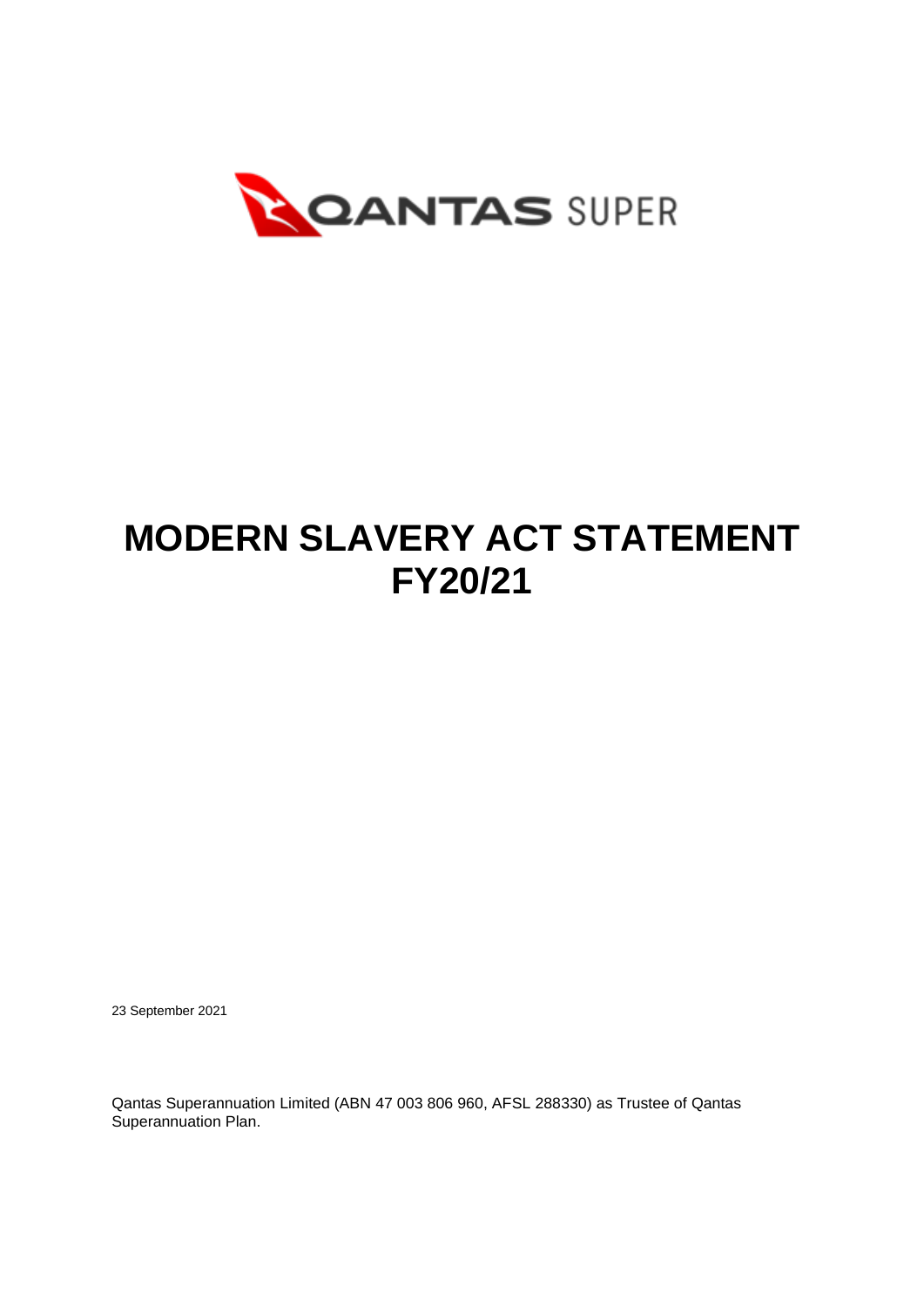Qantas Superannuation Limited (the **Trustee**) is the trustee of the Qantas Superannuation Plan (the **Plan** or **Qantas Super**). This Modern Slavery Statement (**MSS**) sits under the *Australian Modern Slavery Act 2018 (Cth*) (**MSA**) and covers the activities of the Trustee and Qantas Super to identify and address modern slavery risks for the year ending 30 June 2021 (**FY20/21**).

# **Our approach and progress**

Modern slavery involves the most serious forms of exploitation and includes human trafficking, slavery, servitude, forced marriage, forced labour, debt bondage, deceptive recruiting for labour or services, and the worst forms of child labour.

The Trustee acknowledges its responsibility under the MSA and understands that, as a procurer of many goods and services and as an institutional investor, modern slavery may occur in our supply chain and investment portfolio. We're committed to taking the actions necessary to reduce the risk of modern slavery in our operations and supply chain, including our investment activities.

Our approach to addressing modern slavery risks in FY20/21 has focused on undertaking a risk assessment, and engagement with suppliers and investment managers.

# **Key areas of action in 2021**

We took the following key actions in FY20/21:

- Increasing our understanding of modern slavery risks across our operations, investments and first tier suppliers;
- Embedding considerations of modern slavery risks in our processes; and
- Engaging with high risk suppliers and investment managers.

Our whistleblowing arrangements allow employees and third parties to report any concerns regarding unethical or illegal conduct, including in relation to modern slavery. Employees can report concerns to their manager or, if they wish to remain anonymous, employees and third parties are able to report through our independently operated whistleblower system via phone, email, or an online portal.

In addition, we're an Associate Member of the Australian Council of Superannuation Investors (**ACSI**), which undertakes a year-round program of research, engagement, advocacy, and voting advice in relation to companies in the S&P ASX300. ACSI seeks to influence companies through constructive engagement with their boards about material ESG issues, with the aim of promoting long-term shareholder value and minimising risk. ACSI encourages listed companies to consider their practices as they relate to human rights, including actively engaging with employees, customers, supply chains, and other relevant stakeholders to understand and assess human-rights impacts. ACSI's engagement program includes human rights in supply chains and sustainability reporting disclosure.

# **About us, our operations, and supply chain**

Qantas Super is one of Australia's largest corporate superannuation funds. It exists just for people who are working, or have worked for the Qantas Group, and their spouses. We have been working for members since 1939, and now have around 27,000 members and over \$8 billion in assets under management. We do not profit from our members.

We offer super, insurance, and pension products through our open Gateway division, which features our MySuper-approved product, and a number of legacy accumulation and defined benefit divisions.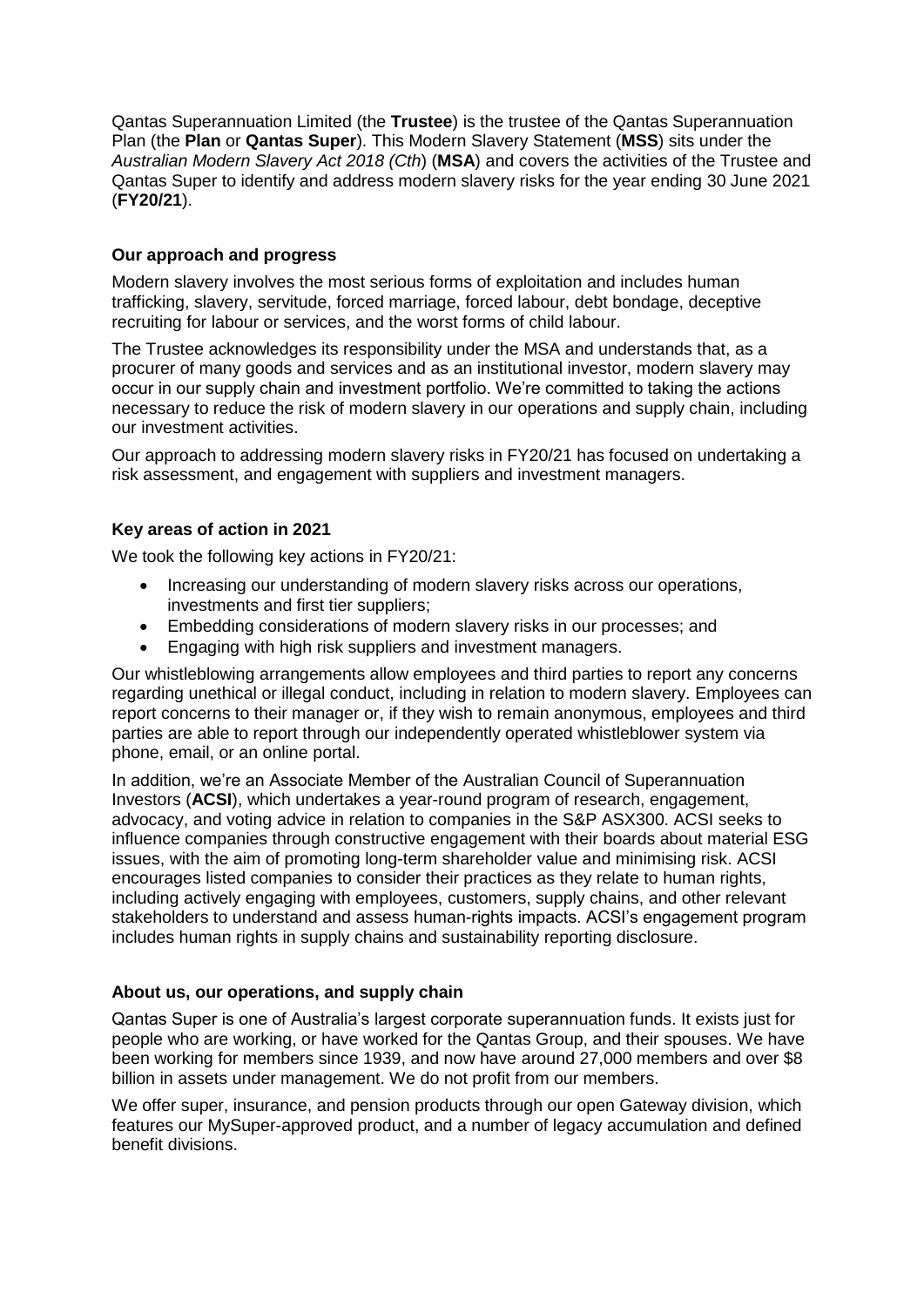We also provide access to a range of financial advice services with licensed financial advisers who are authorised to provide financial product advice and online tools to help members understand how much income they may need in retirement.

The Trustee is a not-for-profit company responsible for ensuring that Qantas Super is operated as a regulated superannuation fund in accordance with the requirements of the Superannuation Industry (Supervision) Act 1993. We're also responsible for ensuring that Qantas Super is operated in accordance with the Plan's Trust Deed and Rules and all relevant laws and regulations.

The Trustee Board consists of five directors who are nominated and elected by members, and five directors who are appointed by Qantas Airways Limited.

The day-to-day management of the fund is delegated to the CEO and the other employees of the Trustee. The core functions of the Trustee's employees are administration and oversight of investments, member account administration, communications and marketing, risk management and compliance, and the management of outsourced service providers.

The Trustee (and the Plan) is domiciled in Australia and our headquarters are in Sydney. The Trustee employs around 30 permanent and contract staff across a variety of professional roles all of whom are based in Australia.

The Trustee Board's Audit and Risk Committee is responsible for overseeing the modern slavery program and making recommendations to the Trustee Board as required. The Trustee Board will remain accountable for the modern slavery program and the MSS.

This statement covers the Trustee, Qantas Super and their controlled entities (see note 20(e) in the plan's Financial Statement for FY21). These controlled entities do not employ employees and are used solely to facilitate our investment with external investment managers (our investments with external investment managers is discussed below). These entities are under the sole operation and governance of the Trustee. Consultation with the controlled entities occurred as part of the approval and adoption process for the MSS.

# **Our supply chain**

Our key suppliers include our administrator, custodian, investment managers, and shared services. Shared services such as cleaning services, technology support, and payroll services are maintained by Qantas Airways Limited. Qantas Airways Limited also has its own comprehensive Modern Slavery Statement which details its management of modern slavery risk in its operations and supply chain [\(QAL MSS\)](https://www.qantas.com/content/dam/qantas/pdfs/about-us/corporate-governance/modern-slavery-and-human-trafficking-statement.pdf).

Most of our suppliers and contractors (other than investment managers) with whom we have a direct relationship are located in Australia. Investment managers are geographically diverse and are located all around the world.

#### **Our investments**

We believe that environmental, social and governance (ESG) factors can impact investment risks, returns and reputation and contribute to Qantas Super's ability to deliver sustainable growth for the benefit of members. We consider modern slavery, labour related issues, and human rights more broadly to be part of the 'social' considerations of ESG.

Our investment portfolio includes investments in equities, alternatives, fixed interest and cash. We partner with more than 25 investment managers to manage investments via unit trusts and discrete mandates. Each investment manager is allocated a portion of the Plan's assets to manage based on its specialist skills and the Trustee regularly monitors each manager's activities.

Through these investment managers, we invest in more than 40 countries, and into all key sectors of the global economy; for example, we invest in professional and financial services,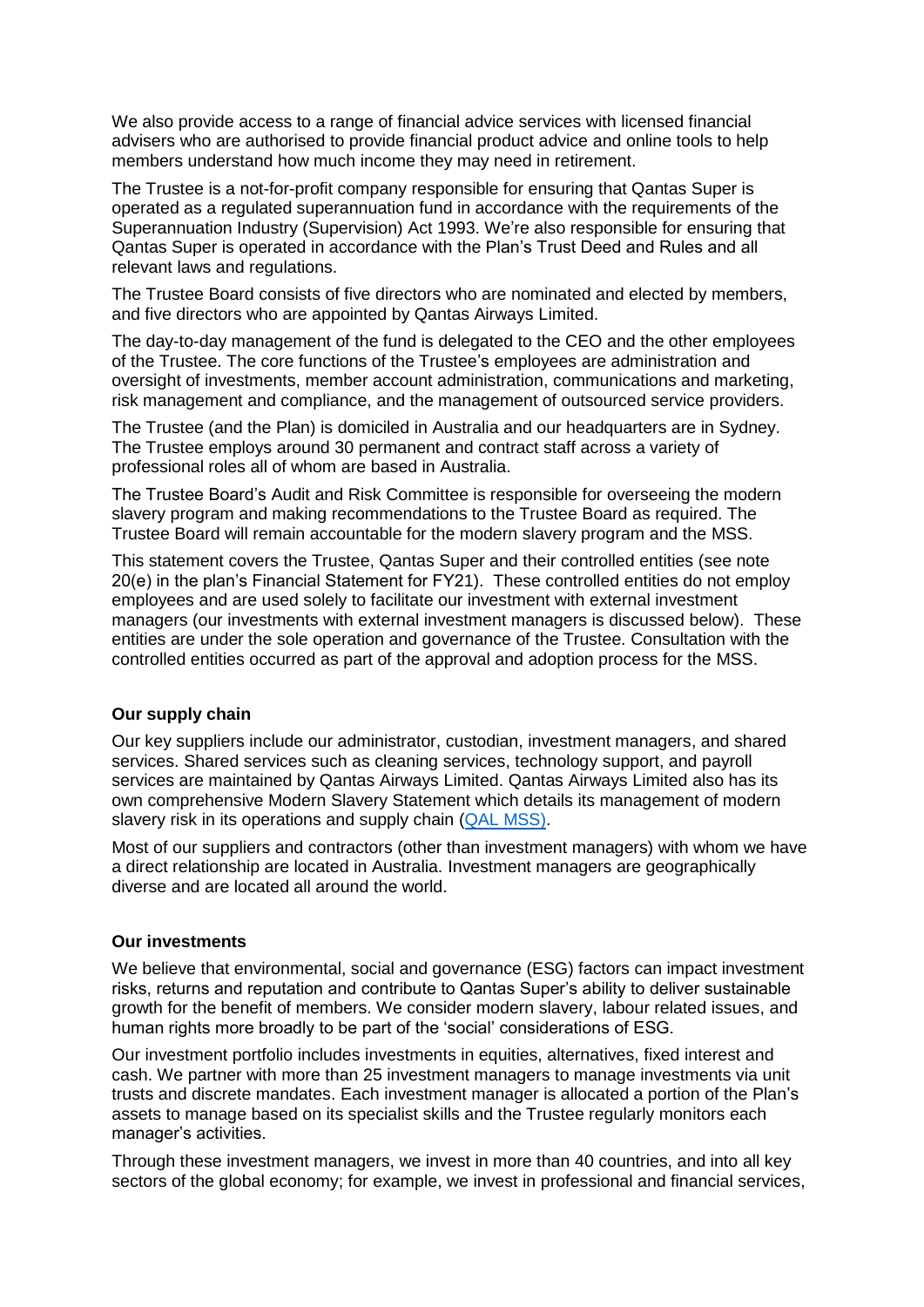energy, food, beverage and agriculture, materials, infrastructure, and more. Further information on our investments is set out in our Product Disclosure Statement and Investment Guide, both of which are available on our website. You can also find out more about the allocation of assets to each investment manager in our [Annual Report](https://www.oursuperfund.com.au/help-support/forms-publications/annual-reports.html) each year.

In the first instance, we have sought to understand geographic and sector risk in relation to our investments by comparing our investments with geographies and sectors known to have greater risk of modern slavery.

In addition, we used external experts to screen our Australian equities portfolio and corporate credit holdings for allegations of modern slavery using third party research data.

Investment managers are also required to provide a copy of their ESG policies and attest that they consider ESG in their investment process. The Trustee's ESG policy and procedures are being reviewed to ensure that modern slavery risks are given due consideration in our future selection, retention, or realisation of investments.

#### **Our risk assessment process**

We take the risk of modern slavery seriously and do not want to be complicit in perpetuating modern slavery practices. Unfortunately, the reality is that forced labour and modern slavery practices potentially exist in the operations or supply chains of many businesses, in every region of the world.

Our risk assessment approach focused predominantly on the potential risks to people of modern slavery rather than risks to Qantas Super or the Trustee, and considered the potential risks that may possibly cause, contribute and/or be directly linked to modern slavery practices.

The risk assessment identified the inherent risk of modern slavery across our operations, supply chain, and investment activities using a combination of industry-related risk factors, including sector, product, and services-related risks, and country risk factors. This involved looking at the country in which each supplier and investment manager operates and the labour-related risks associated with their industry.

We applied these risk factor considerations to our direct operations and to all of our direct suppliers with whom we have a direct relationship; this includes our investment managers, who are typically known as tier-one suppliers.

The nature of the risk assessments were as follows:

#### *Operations*

The assessment identified our operations as low risk given the nature and location of our working in Australia.

#### *Supply Chain*

We mapped our supply chain of direct suppliers to establish a baseline for identifying risk. We have 52 suppliers (including investment managers) across multiple countries.

Our initial assessment of our direct suppliers (excluding investment managers, who were assessed separately; please see *Investments* below) indicated that most of our suppliers operate in Australia and other low risk countries, and mostly in high-skilled and professional industries with low labour-related risks. As such, our initial assessment indicated greater risk in our investment activities, which have been a focus of our modern slavery program.

However, we've separately sourced an attestation (or their formal MSA statement, if available) from each of our direct suppliers attesting that they do not participate in modern slavery. We have also completed a risk assessment for these suppliers based on the size,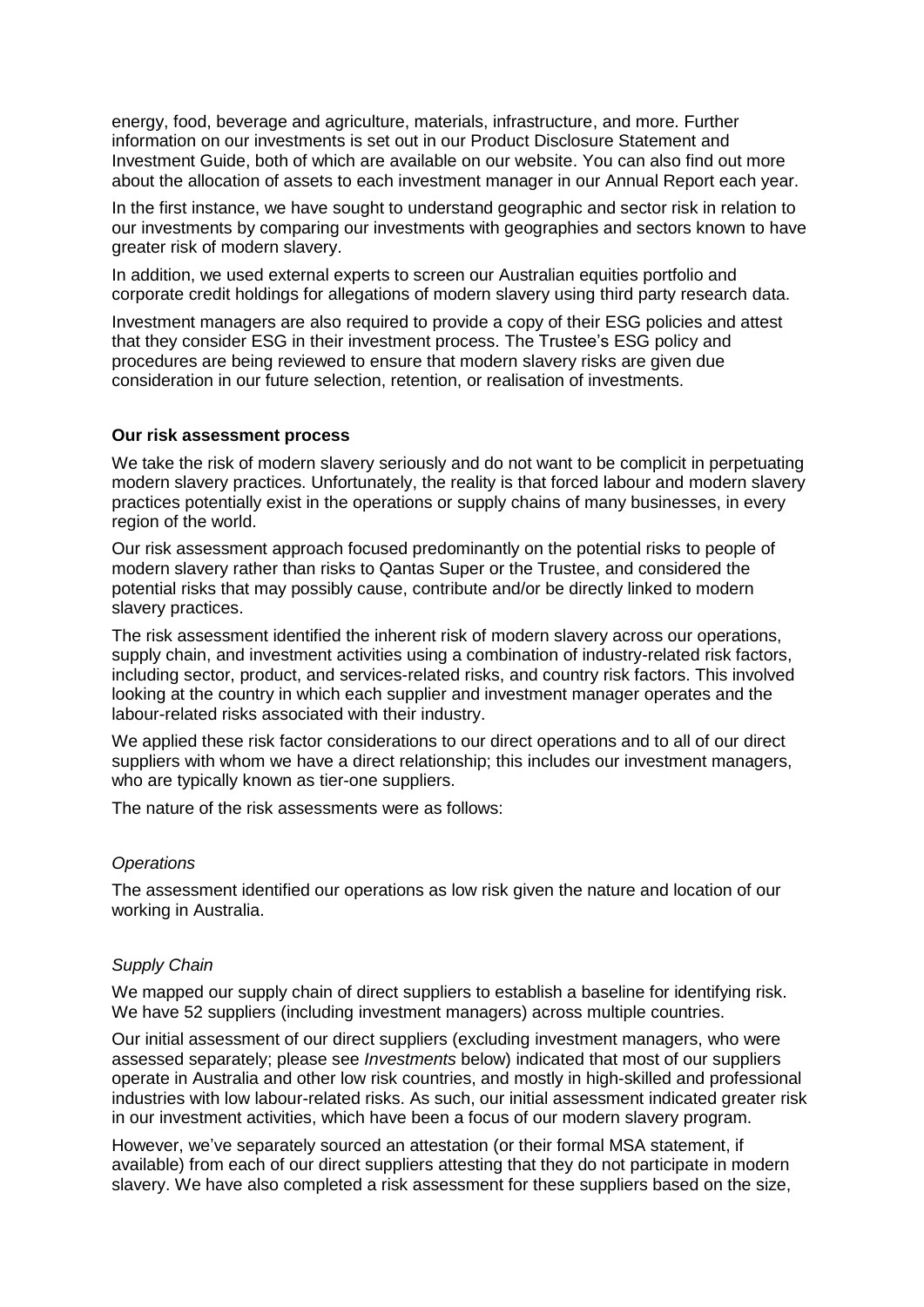location, and complexity of their business. These measures will continue as part of our modern slavery program in future years.

## *Investments*

We mapped our investment portfolio by asset class and investment manager to establish a baseline for identifying risk. Overall, we have over \$8 billion in assets under management. This is being invested by more than 25 investment managers, who are investing in four major asset classes across 40 countries.

Each of our investment managers completed a self-assessment questionnaire, providing information about the actions they've taken to identify and address modern slavery risks.

We evaluated their responses using ACSI guidelines and assigned a rating of high, medium, or low to each manager. We've engaged with high risk investment managers to gain a better understanding of their practices, and plan to continue this engagement going forwards.

We took a number of steps to assess the risk of modern slavery in our investments, including:

## **Seeking manager attestations**

We sought and received attestations from all investment managers about any actual instances of modern slavery in the investments they manage on the Plan's behalf. While all managers attested that they were not aware of any instances of modern slavery, some managers acknowledged that they were in the process of updating their processes to better identify and address modern slavery risks generally.

## **Assessing high risk country and industry exposure**

- We assessed all of our underlying investments to identify exposures to high risk countries and industries.
- This assessment used external data and guidance, drawing from the MSA guidance for reporting entities, modern slavery guidance from ACSI, and risk data from the Global Slavery Index.
- This allowed us to identify our highest risk holdings based on country and industries and has been part of our engagement with investment managers who have these holdings in their portfolios.

#### **Assessing exposure to modern slavery allegations or controversies**

- We commissioned additional risk analytics to screen our listed equities and corporate credit holdings for entities that were associated with modern slavery-related allegations or controversy flags.
- This allowed us to understand that our highest risk portfolio exposures are in Emerging Markets Equities. We are working closely with the Plan's equity investment managers to formalise ongoing MSA monitoring within these relevant markets.

# **Measuring effectiveness**

While there's extensive work being undertaken at a global level to understand and value respect for human rights, there are currently no fundamental units of measurement or international standards for measuring human rights impact. This is a complex issue that presents a challenge for all organisations in terms of providing credible measurements as to their effectiveness in addressing modern slavery risk.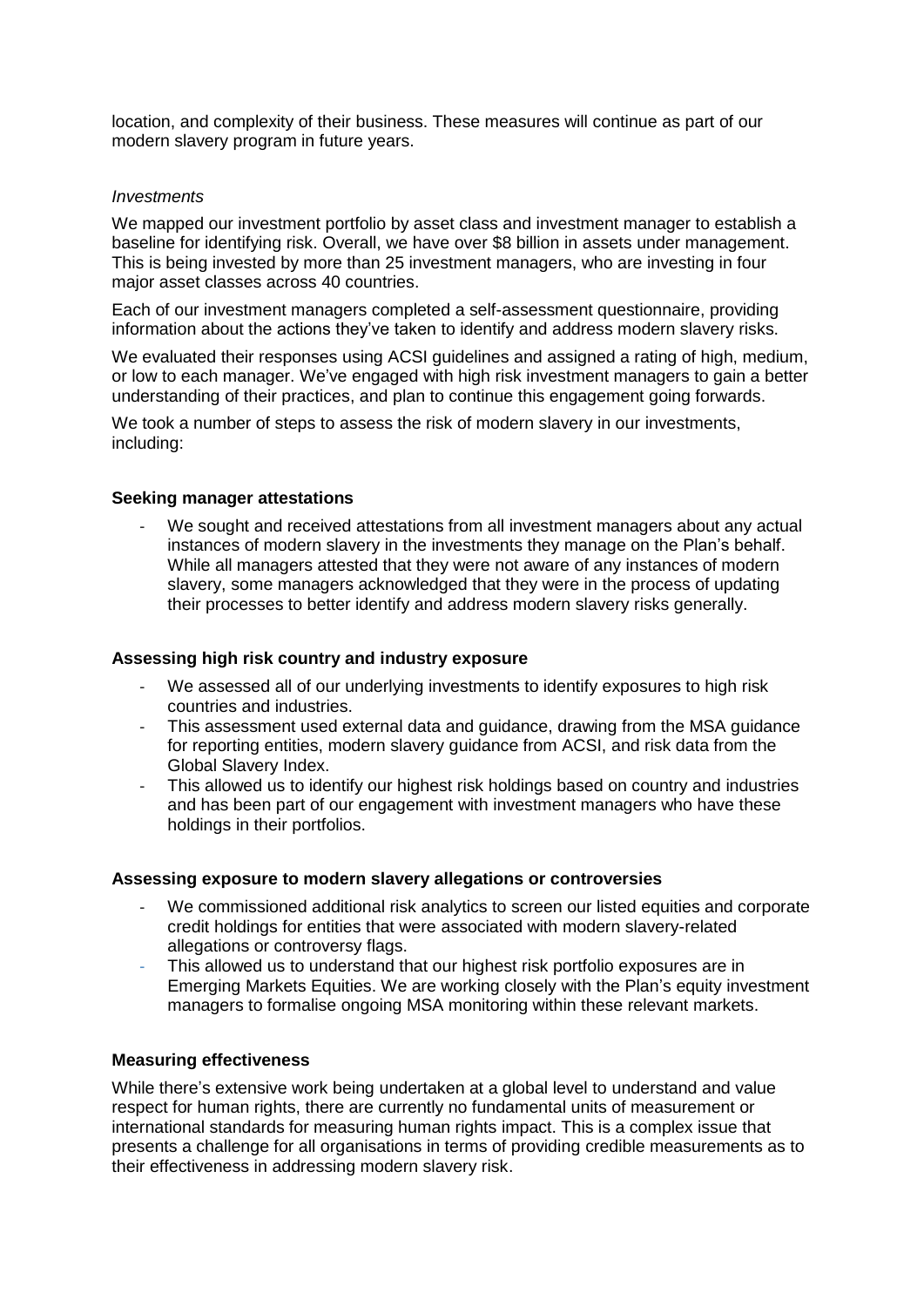Our progress against our goals for this FY20/21 is set out below:

| <b>Goals</b>                                                                                                   | <b>Activities</b>                                                                                                                                                                                                                                                                                                                                   |
|----------------------------------------------------------------------------------------------------------------|-----------------------------------------------------------------------------------------------------------------------------------------------------------------------------------------------------------------------------------------------------------------------------------------------------------------------------------------------------|
| Improve our<br>understanding of modern<br>slavery risks in our<br>operations, investments,<br>and supply chain | Mapped our operations, direct suppliers (including investment<br>managers), and investment portfolio.                                                                                                                                                                                                                                               |
|                                                                                                                | Risk assessed our operations, direct suppliers (including<br>investment managers), and our investment activities to identify<br>our highest risk exposures.                                                                                                                                                                                         |
| Continued engagement                                                                                           | Engaged our operational due diligence provider to obtain a<br>modern slavey attestation from our direct and model<br>investment managers.                                                                                                                                                                                                           |
|                                                                                                                | Engaged in a due diligence, self-assessment exercise with all<br>of our direct investment managers in regard to their MSA<br>approach and compliance to the Act. This has been added to<br>our Modern Slavery database, with managers rated in regard<br>to their compliance status.                                                                |
|                                                                                                                | Commenced further engagement with those investment<br>managers considered higher-risk based on questionnaire<br>responses and risk exposure in the portfolio.                                                                                                                                                                                       |
|                                                                                                                | Engaged with the Plan's other service providers in regard to<br>their MSA approach and compliance to the MSA. This has<br>been added to our Modern Slavery database, with these<br>parties rated in regard to their compliance status.                                                                                                              |
|                                                                                                                | Introduced active share ownership initiatives, including<br>company engagement and proxy voting via ACSI for<br>Australian Equities and via Hermes EOS and Institutional<br>Shareholder Services for Global Equities. This ensures proxy<br>votes are lodged for equity holdings in a manner that is<br>consistent with a responsible active owner. |
|                                                                                                                | We have benefited from modern slavery-related engagement<br>and activities undertaken by ACSI as an Associate Member.                                                                                                                                                                                                                               |
| Continued embedding<br>modern slavery risk in<br>processes                                                     | Updated quarterly attestation requirements for investment<br>managers to include a modern slavery attestation.                                                                                                                                                                                                                                      |
|                                                                                                                | Established a cross-function business group to manage the<br>modern slavery program.                                                                                                                                                                                                                                                                |
|                                                                                                                | Included modern slavery as a standing item at the Trustee's<br>Audit and Risk Committee meetings, as well as at the<br>Investment Operations meetings.                                                                                                                                                                                              |
|                                                                                                                | Established regular screening across the majority of the Plan's<br>listed equities to check for three specific Modern Slavery risks:                                                                                                                                                                                                                |
|                                                                                                                | 1) Child Labour: companies that have been the subject of<br>alleged child labour controversies;                                                                                                                                                                                                                                                     |
|                                                                                                                | 2) Human Trafficking: companies that have been involved in<br>severe or very severe controversies relating to human<br>trafficking, including child and forced labour, within the<br>previous three years, both in a company's direct operations as<br>well those in its supply chain; and                                                          |